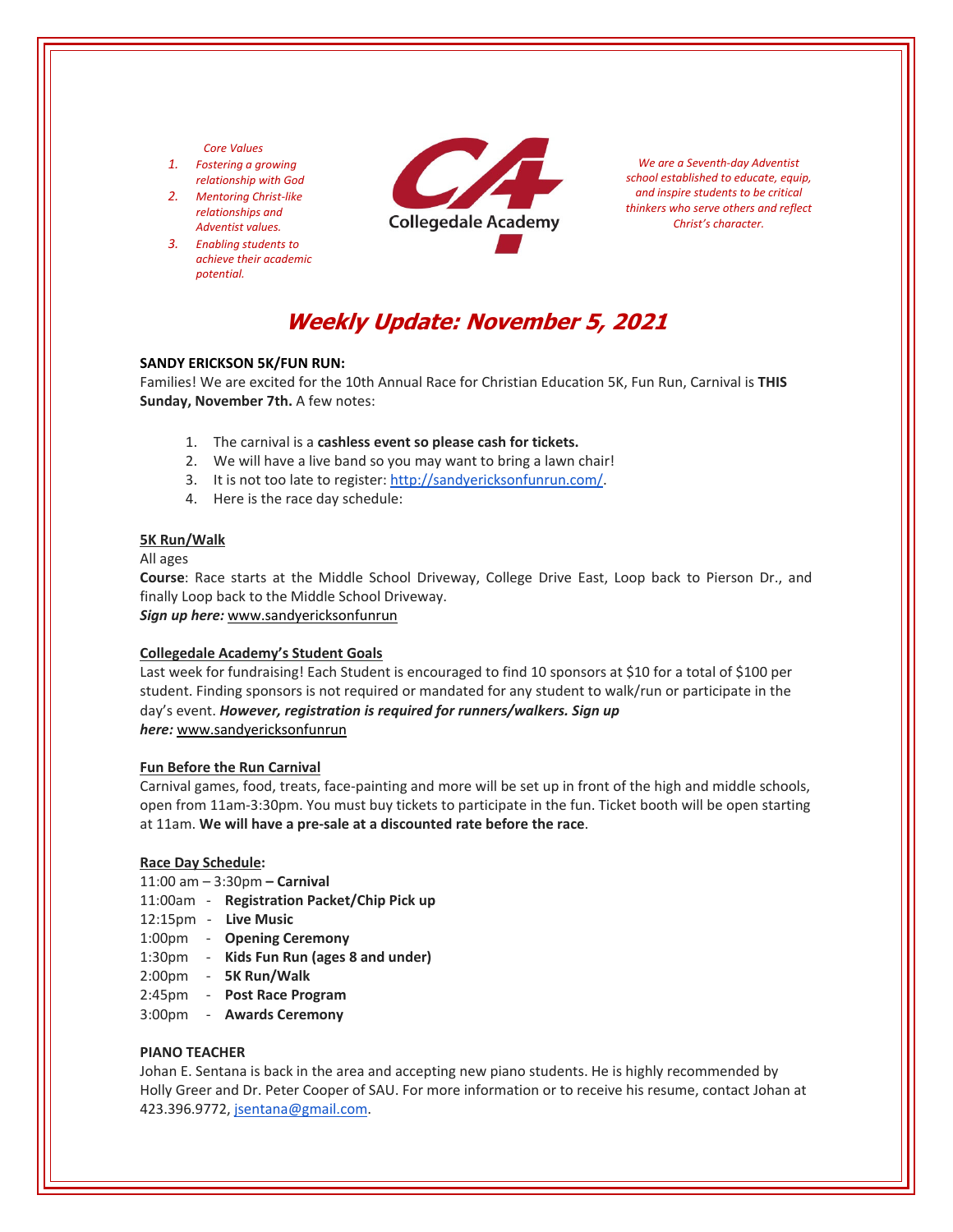## **LEARNERS' PERMITS:**

If you plan to take your student for a learner's permit over the Thanksgiving or Christmas breaks, please ask for the required school attendance form in advance of the holiday.

# **CAD4HOPE**:

Over the past 38 years, CAD4HOPE has impacted our community in tremendous ways. Bags will be made available to students next week to bring food from home or solicit their friends & neighbors to help with our food collection this year. Our goal this year is 21 in 2021! 21 pounds of food collected by each student to help those in need in our community. Students can bring food to school for donation on November 15‐18. Please consider how you can help this year to make the CAD4HOPE food drive a blessing to those that it will serve.

# **BANQUET DRESS CHECK:**

Banquet Dress check will be December 1 ‐ 3 at lunch in the Spanish room.

To help you as you look for a dress here are the guidelines. Dress must:

- Have at least one strap
- Be no more than 2 inches above the knee (this includes slits)
- Be no lower in the back than the natural bra line
- No cleavage showing please
- No halter ties

**ACT REGISTRATION:** December, February (Juniors Only), and April testing at CA ACT test dates and sign-up directions: Click [here.](https://www.act.org/)

# **JOSTENS ORDERS – SENIOR PARENTS**

If you need to order something for graduation (announcements/invitations), please do so via the website: [www.Jostens.com](https://www.jostens.com/) and enter Collegedale Academy when it asks for the school. (Do not order a cap/gown online, the school will place that order) You may also contact Jostens in Dalton, GA at 706‐226‐4446.

# **POWERSCHOOL—**see your student's grades/attendance any time!

**https://ca-[net.powerschool.com](https://ca-net.powerschool.com/public/)** is the url for the PowerSchool log in. Parents, please remember to use your PowerSchool login and password connecting your student(s) to your account with your parent access codes for each student. Parents may change their usernames/passwords. Under email notifications, you select how often you wish to receive email notifications and how detailed the grade and attendance reports will be.

**The mobile app:** if grades are not showing, try uninstalling and re‐installing the app on your phone. The district code is WXBH. Don't yet have the mobile app? Go to your app store and look for PowerSchool Mobile with this logo. Make sure to get the dark background.



# **LUNCH MENU:**

- Mondays/Freshmen: Chick Patty & Grillers
- Tuesdays/Juniors: Haystacks
- Wednesdays/Sophomores: Special K Loaf
- Thursdays/Seniors: Baked Ziti
- Fridays/CA Organizations: Pizza by the slice or box, Students wanting to reserve a lunch for the day. Please Mr. Baldwin to pick up a ticket.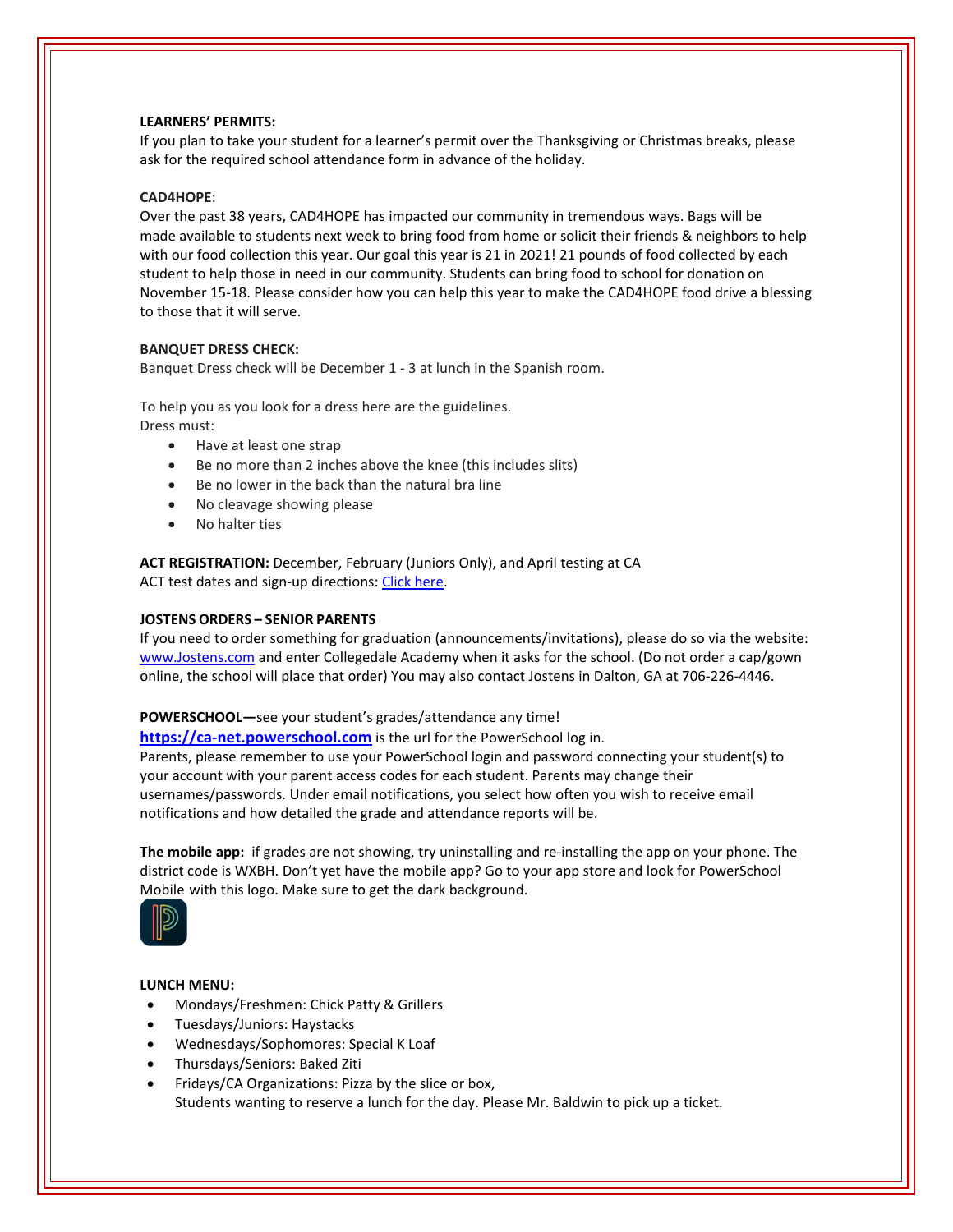## **JOIN THE CA (HIGH) PRAYING PARENTS**

Our community believes in the power of prayer and specifically takes time out each week to collectively pray for the students at Collegedale Academy. All parents are encouraged to come and pray for the high school students each week on Thursdays starting at 8am. Currently the group is meeting in the courtyard on the backside of the high school's administration building. For more information, please contact the group's volunteer leader Ingrid Moon ‐ 719‐480‐2146.

#### *HELPFUL LINKS: many are found under "Forms & Information" in the high school section.*

- **1.** Bell Schedule Click [Here](https://www.collegedaleacademy.com/wp-content/uploads/2018/08/Bell-Schedule.pdf)
- **2.** Faculty Contact List: names, numbers, emails, what they teach/do. [Click](https://www.collegedaleacademy.com/wp-content/uploads/2021/08/faculty-only-2021-2022.pdf) here
- **3.** 2021‐2022 calendar, go to [collegedaleacademy.com](https://www.collegedaleacademy.com/calendars/)
- **4.** The Student Handbook is located at collegedaleacademy.com
- **5.** The *Echolier*: [caecholier.com](https://caecholier.com/)
- **6.** CA Library: CA HS [library](https://southernuniongcc.mlasolutions.com/m5/catalog/(S(bd5h331aghdph1y1r2cw2j0z))/default.aspx?installation=CDA) site
- **7.** Academic Excellence Policy: Click [Here](https://www.collegedaleacademy.com/wp-content/uploads/2018/08/Academic-Excellence-Policy.pdf)
- **8.** ACT test dates: Practice for the ACT via CA Library site. Test is offered Sept., Dec., and April each year. Link: Click [Here](https://www.act.org/)
- **9.** College Admissions and HOPE Scholarship requirements click [here](https://www.collegedaleacademy.com/wp-content/uploads/2019/08/TSAC-Scholarship-Info.pdf)
- **10.** Hope Scholarship (TSAC) Link: Click [here](https://www.tn.gov/collegepays/money-for-college/tn-education-lottery-programs/tennessee-hope-scholarship.html)
- **11.** TNPromise (TSAC) Link: Click [Here](https://www.tn.gov/tnpromise.html)
- 12. Pre-Arranged Absence Form click [here](https://www.collegedaleacademy.com/wp-content/uploads/2016/11/Class-Absence-Request-Form-May-2017.pdf)
- **13.** Rescheduling Exams: please refer to page 30 of the Student Handbook
- **14.** Community Service (suspended until further notice)
- **15.** Leadership Team Petition Form: for organizational and individual requests [here](https://www.collegedaleacademy.com/wp-content/uploads/2019/08/Leadership-Petition-SSch.pdf)
- **16.** Transcript Release: send a C.A. transcript to another location. Click [here](https://www.collegedaleacademy.com/wp-content/uploads/2016/12/transcriptrelease2014.pdf)
- 17. Field Trip/Activity Permission Form. Click [here](https://www.collegedaleacademy.com/wp-content/uploads/2018/08/Field-Trip-form.pdf)
- **18.** New Drivers: please see the Student Handbook for attendance paperwork required for Learners' Permits.
- 19. Student Accident Insurance Policy click [here.](https://adventistrisk.org/en-us/insurance/nad/k-12-student-accident)

## **UPCOMING ACTIVITIES**

Nov. 3‐7, Orchestra Trip

- Nov. 5, YIELD Vespers
- Nov. 7, Sandy Erickson Race
- Nov. 8, Parent Financial Night
- Nov. 11, CA Band for Veteran's Day
- Nov. 13, CA Basketball vs GCA
- Nov. 14, Scholars TEDTalk Field Trip
- Nov. 15‐18, CAD4HOPE Food Collection
- Nov. 15‐19, Spirit Week
- Nov. 16, CA BB vs McCallie
- Nov. 18, CA BB @Montgomery
- Nov. 19, Senior Vespers
- Nov. 20, Costume Kickball
- Nov. 22‐24, CA BB ‐ CCS Tournament
- Nov. 22‐26, Thanksgiving Break **NO SCHOOL**
- Nov. 30, CA Band @ SAU Christmas Tree Lighting
- Nov. 30, CA BB vs McCallie
- Dec. 1, Jazz Band & Acro @Chambliss Home
- Dec. 3, Chamber Orchestra Open Performance
- Dec. 4, SA Junk Scramble
- Dec. 5, SA Banquet @5:30pm
- Dec. 6, CA BB vs Notre Dame